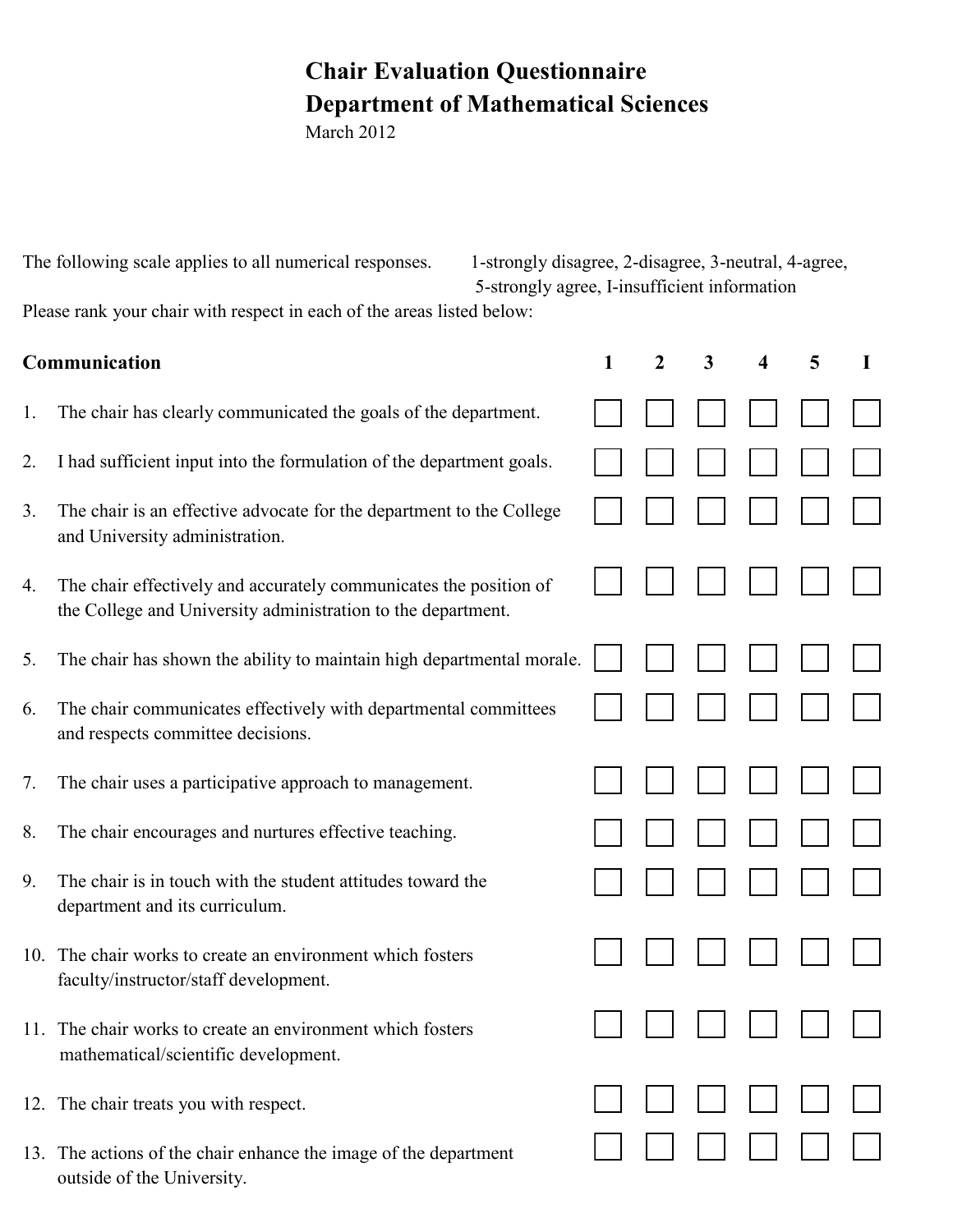### **Administrative Detail**

- 14. The chair ensures that resources are distributed equitably within the department.
- 15. The chair ensures that work is assigned fairly and suitably.
- 16. Equitable decisions are made on salary adjustments.
- 17. The chair ensures that the financial resources of the department are managed well.
- 18. The chair makes decisions in a timely manner.

- 19. During the tenure of this chair the department has made steady progress toward the achievement of its academic goals.
- 20. During the tenure of this chair the department has made steady progress toward the achievement of its mathematical/ scientific goals.
- 21. The chair has been an effective advocate for resource development external to the department.
- 22. The chair has made adequate progress toward addressing the suggestions put forward during her/his last review.

### **Comments**

Please comment on the specific questions listed below and add any additional comments you feel are necessary.

1. Does the Department Chair have a defined and coherent vision for the Department that is consistent with the College and the University mission?

| <b>Administrative Detail</b> |                                                                                                                              | 1 | $\boldsymbol{2}$ | $\mathbf{3}$ | 4                       | 5 | L |
|------------------------------|------------------------------------------------------------------------------------------------------------------------------|---|------------------|--------------|-------------------------|---|---|
|                              | 14. The chair ensures that resources are distributed equitably within<br>the department.                                     |   |                  |              |                         |   |   |
|                              | 15. The chair ensures that work is assigned fairly and suitably.                                                             |   |                  |              |                         |   |   |
|                              | 16. Equitable decisions are made on salary adjustments.                                                                      |   |                  |              |                         |   |   |
|                              | 17. The chair ensures that the financial resources of the department<br>are managed well.                                    |   |                  |              |                         |   |   |
|                              | 18. The chair makes decisions in a timely manner.                                                                            |   |                  |              |                         |   |   |
| <b>Progress</b>              |                                                                                                                              | 1 | $\overline{2}$   | $\mathbf{3}$ | $\overline{\mathbf{4}}$ | 5 | 1 |
|                              | 19. During the tenure of this chair the department has made steady<br>progress toward the achievement of its academic goals. |   |                  |              |                         |   |   |
|                              | 20. During the tenure of this chair the department has made steady<br>progress toward the achievement of its mathematical/   |   |                  |              |                         |   |   |
|                              | scientific goals.<br>21. The chair has been an effective advocate for resource development<br>external to the department.    |   |                  |              |                         |   |   |
|                              | 22. The chair has made adequate progress toward addressing the                                                               |   |                  |              |                         |   |   |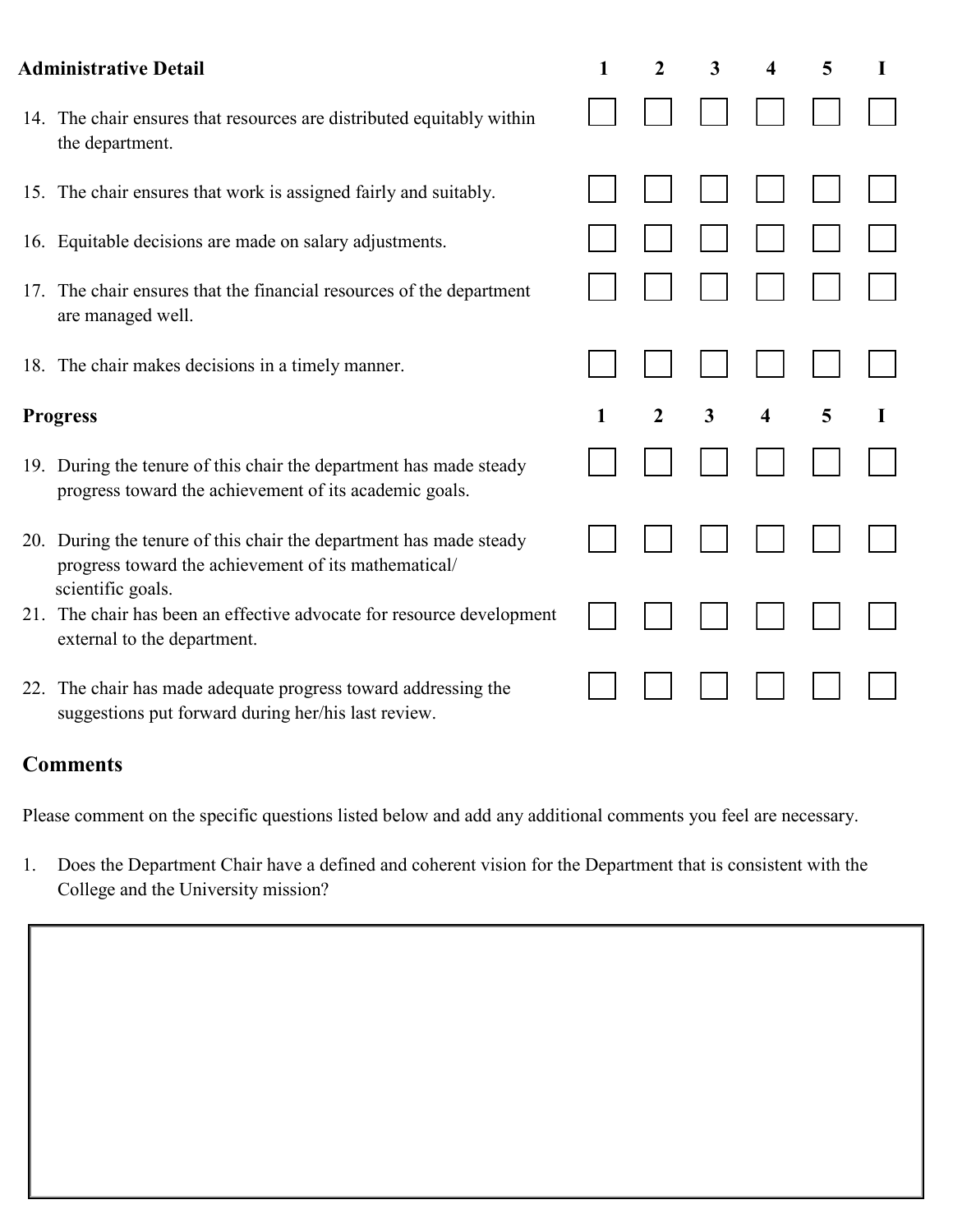## **Comments (cont'd)**

2. In what areas do you feel that the current chair needs to improve? What actions could he/she take to implement these improvements?

3. What are the greatest strengths of this chair?